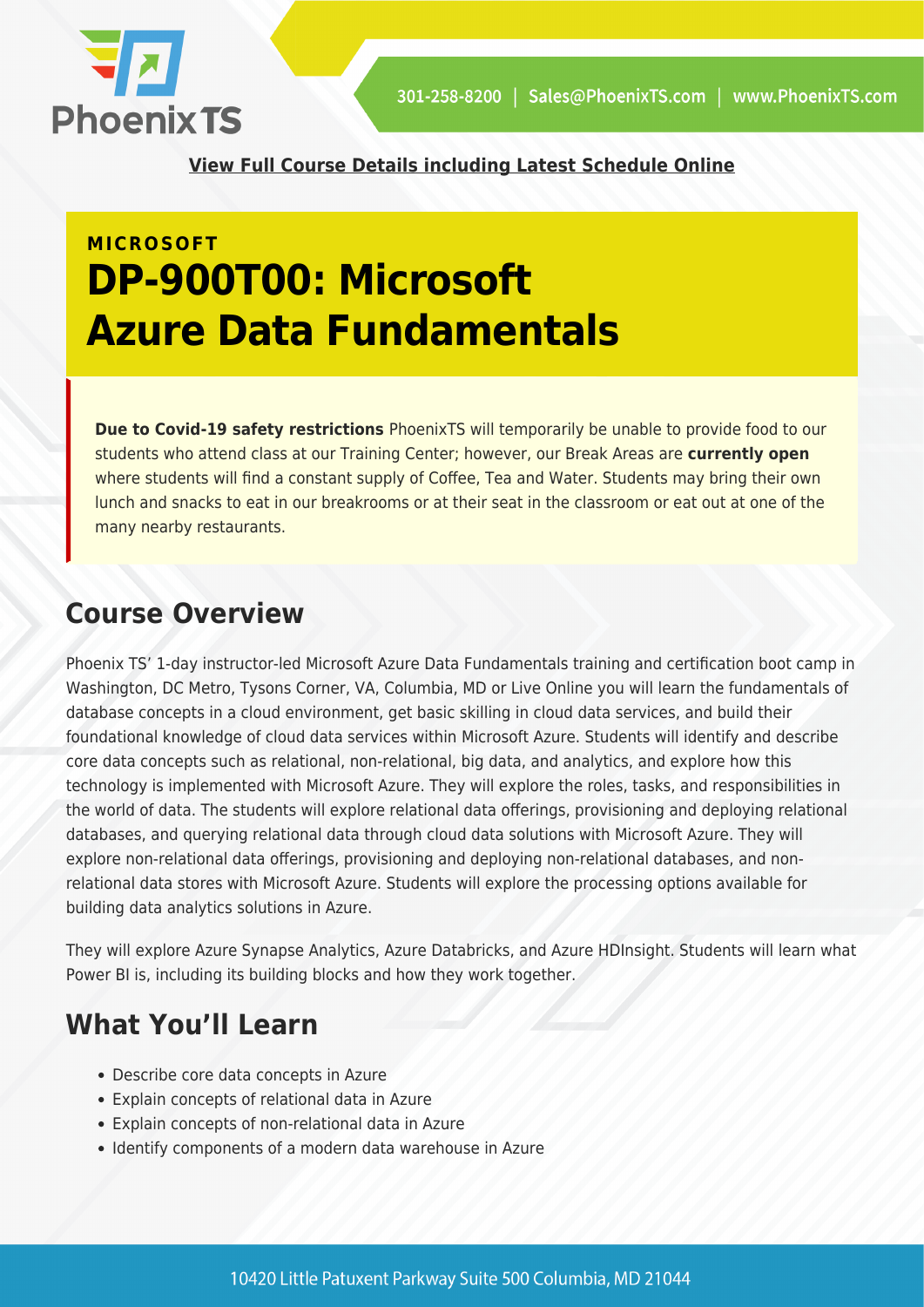

Currently, there are no public classes scheduled. Please contact a Phoenix TS Training Consultant to discuss hosting a private class at 240-667-7757.

## **Who Should Attend**

The audience for this course is individuals who want to learn the fundamentals of database concepts in a cloud environment, get basic skilling in cloud data services, and build their foundational knowledge of cloud data services within Microsoft Azure.

### **Exam Information**

### **DP-900: Microsoft Azure Data Fundamentals**

| Describe core data concepts                             | 15-20% |
|---------------------------------------------------------|--------|
| Describe how to work with relational data on Azure      | 25-30% |
| Describe how to work with non-relational data on Azurey | 25-30% |
| Describe an analytics workload on Azure                 | 25-30% |

You can purchase the exam voucher separately through Phoenix TS. Phoenix TS is an authorized testing center for Pearson VUE and Prometric websites. Register for exams by calling us or visiting the Pearson VUE and Prometric websites.

## **Duration**

**1 Day**

**Price**

**\$745**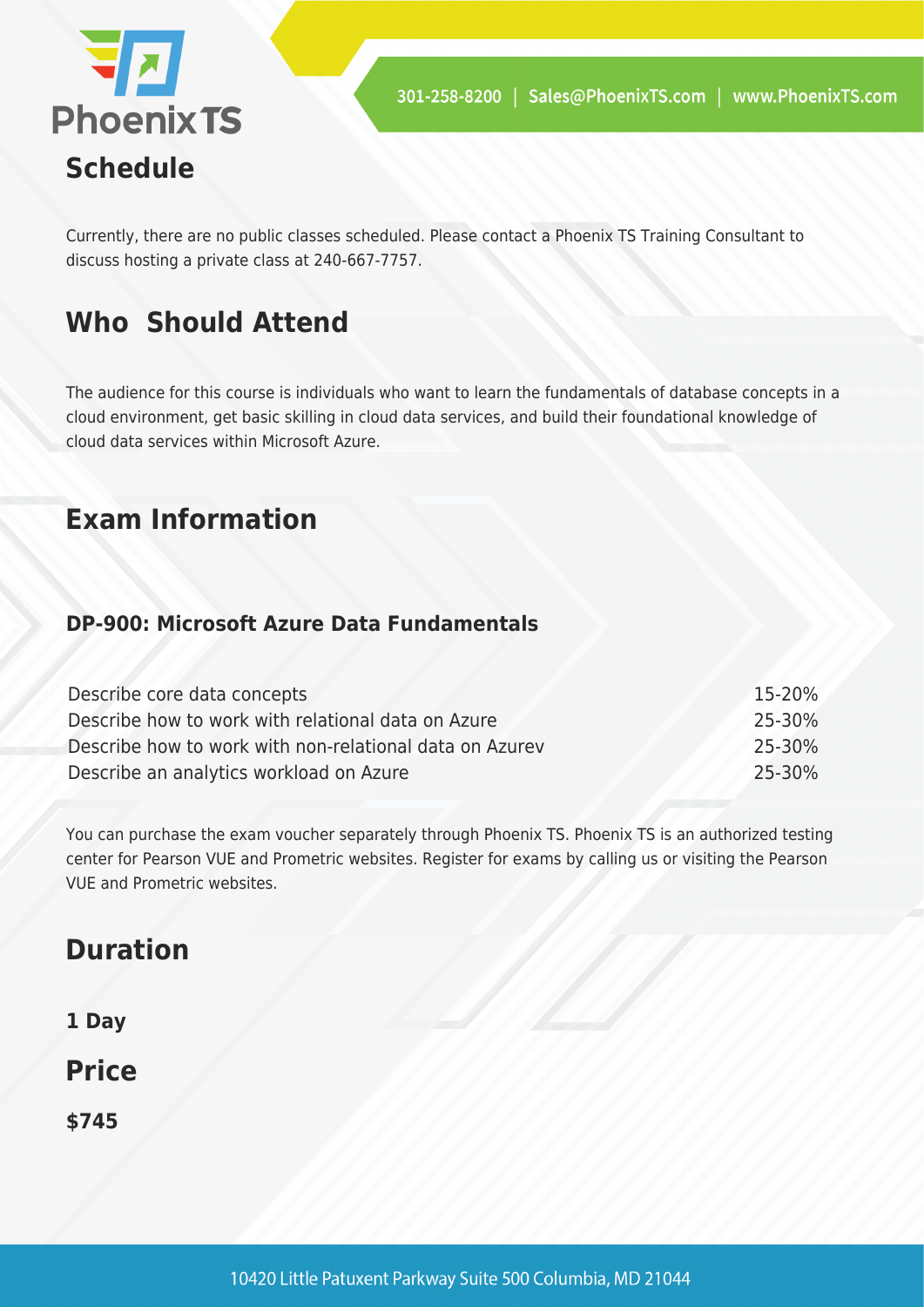

### **Module 1: Explore core data concepts**

Students will learn the fundamentals of database concepts in a cloud environment, get basic skilling in cloud data services, and build their foundational knowledge of cloud data services within Microsoft Azure. Students will identify and describe core data concepts such as relational, non-relational, big data, and analytics, and explore how this technology is implemented with Azure. Students will explore the roles, tasks, and responsibilities in the world of data.

- Explore core data concepts
- Explore roles and responsiblities in the world of data
- Describe concepts of relational data
- Explore concepts of non-relational data
- Explore concepts of data analytics

After completing this module, students will be able to:

- Show foundational knowledge of cloud data services within Azure
- Identify and describe core data concepts such as relational, non-relational, big data, and analytics
- Explain how this technology is implemented with Azure

### **Module 2: Explore relational data in Azure**

Students will learn the fundamentals of database concepts in a cloud environment, get basic skilling in cloud data services, and build their foundational knowledge of cloud data services within Microsoft Azure. Students will explore relational data offerings, provisioning and deploying relational databases, and querying relational data through cloud data solutions with Azure.

- Explore relational data offerings in Azure
- Explore provisioning and deploying relational database offerings in Azure
- Query relational data in Azure

After completing this module, students will be able to:

- Describe relational data offerings on Azure
- Explain provisioning and deploying relational databases on Azure
- Query relational data through cloud data solutions in Azure

#### **Module 3: Explore non-relational data in Azure**

Students will learn the fundamentals of database concepts in a cloud environment, get basic skilling in cloud data services, and build their foundational knowledge of cloud data services within Azure. Students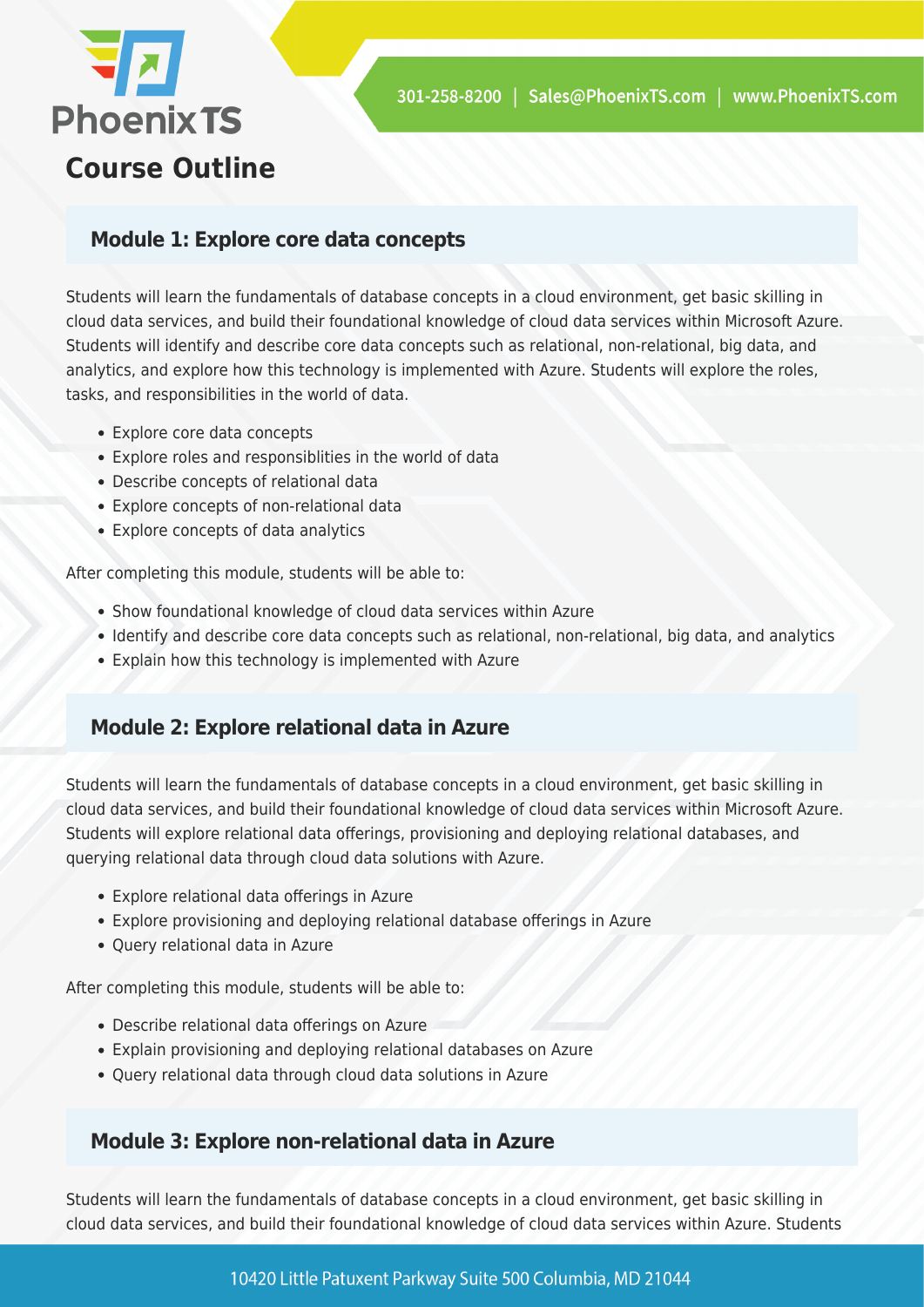

will explore non-relational data offerings, provisioning and deploying non-relational databases, and nonrelational data stores with Microsoft Azure.

- Explore non-relational data offerings in Azure
- Explore provisioning and deploying non-relational data services on Azure
- Manage non-relational data stores in Azure

After completing this module, students will be able to:

- Describe non-relational data offerings on Azure
- Explain provisioning and deploying non-relational databases on Azure
- Decribe non-relational data stores on Azure

#### **Module 4: Explore modern data warehouse analytics in Azure**

Students will learn the fundamentals of database concepts in a cloud environment, get basic skilling in cloud data services, and build their foundational knowledge of cloud data services within Azure. Students will explore the processing options available for building data analytics solutions in Azure. Students will explore Azure Synapse Analytics, Azure Databricks, and Azure HDInsight. Students will learn what Power BI is, including its building blocks and how they work together.

- Examine components of a modern data warehouse
- Explore data ingestion in Azure
- Explore data storage and processing in Azure
- Get started building with Power BI

After completing this module, students will be able to:

- Describe processing options available for building data analytics solutions in Azure
- Describe Azure Synapse Analytics, Azure Databricks, and Azure HDInsight
- Explain what Microsoft Power BI is, including its building blocks and how they work together

**Due to Covid-19 safety restrictions** PhoenixTS will temporarily be unable to provide food to our students who attend class at our Training Center; however, our Break Areas are **currently open** where students will find a constant supply of Coffee, Tea and Water. Students may bring their own lunch and snacks to eat in our breakrooms or at their seat in the classroom or eat out at one of the many nearby restaurants.